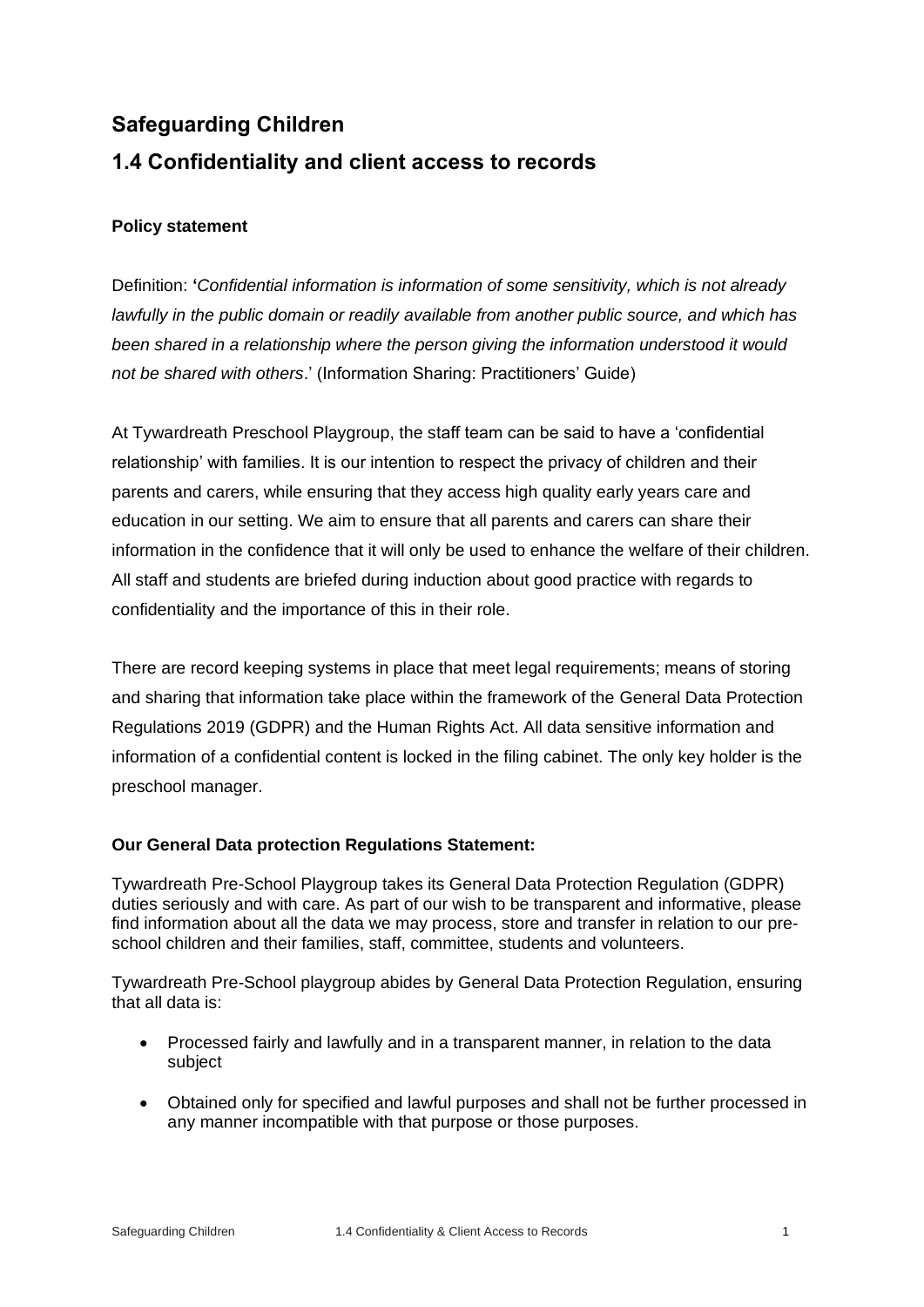- Adequate, relevant and not excessive in relation to the purpose or purposes for which they are processed.
- Accurate and, where necessary, kept up to date.
- Not be kept for longer than is necessary for that purpose or those purposes.
- Processed in accordance with the rights of data subjects under the General Data Protection Regulations 2018.
- Appropriate technical and organisational measures shall be taken against unauthorised or unlawful processing of personal data and against accidental loss or destruction of, or damage to, personal data.
- Shall not be transferred to a country or territory outside the European Economic Area unless that country or territory ensures an adequate level of protection for the rights and freedoms of data subjects in relation to the processing of personal data.

#### **We have two documents detailing:**

- All the data we collect
- What basis we collect the data under
- How we collect the data
- Why we collect the data
- How we store the data
- If we may need to transfer the data
- How long we retain data
- Companies or individuals we may jointly process data with

One document is focused on our pre-school children and their families, the other on our staff, volunteers, students and committee.

**These can be found on our website at www.tywplaygroup.co.uk/gdpr**

#### **Confidentiality procedures**

Some parents sometimes share information about themselves with other parents as well as staff; the setting cannot be held responsible if information is shared beyond those parents whom the person has 'confided' in.

Information shared between parents in a discussion or training group is usually bound by a shared agreement that the information is confidential to the group and not discussed outside of it.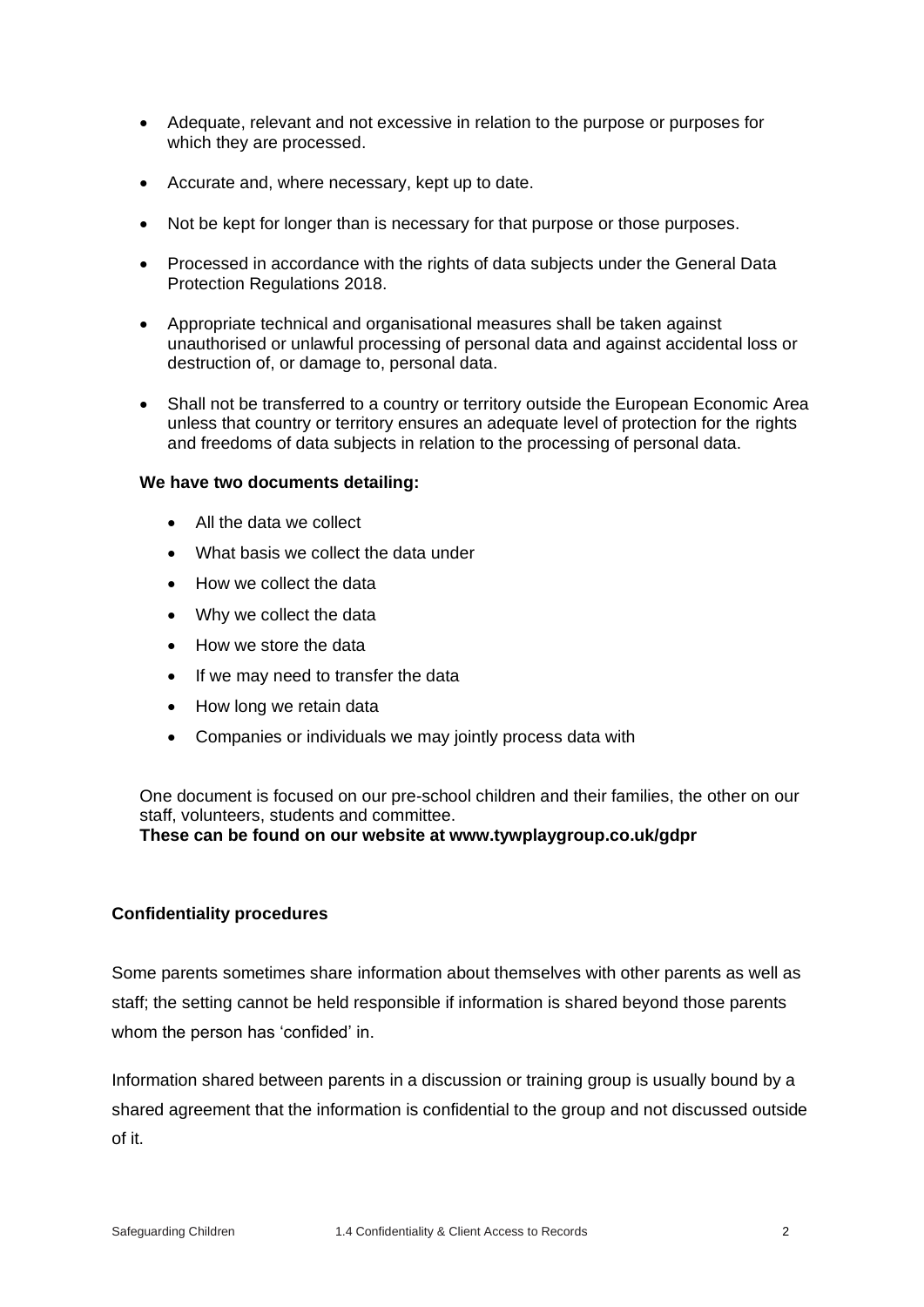We inform parents when we need to record confidential information beyond the general personal information we keep (see our record keeping procedures) - for example with regard to any injuries, concerns or changes in relation to the child or the family, any discussions with parents on sensitive matters, any records we are obliged to keep regarding action taken in respect of child protection and any contact and correspondence with external agencies in relation to their child.

We keep all records securely (see our record keeping procedures).

## **Client access to records procedures**

Parents may request access to any confidential records held on their child and family following the procedure below:

- a) Any request to see the child's personal file by a parent or person with parental responsibility must be made in writing to the setting manager.
- b) The setting commits to providing access within 14 days, although this may be extended.
- c) The setting's manager prepare the file for viewing.
- d) All third parties are written to, stating that a request for disclosure has been received and asking for their permission to disclose to the person requesting it. Copies of these letters are retained on file. 'Third parties' include all family members who may be referred to in the records. It also includes workers from any other agency, including social services, the health authority, etc. It is usual for agencies to refuse consent to disclose, preferring the individual to go directly to them.
- e) When all the consents/refusals to disclose have been received these are attached to the copy of the request letter.
- f) A photocopy of the complete file is taken.
- g) The setting manager goes through the file and remove any information which a third party has refused consent to disclose. This is best done with a thick black marker, to score through every reference to the third party and information they have added to the file. What remains is the information recorded by the setting, detailing the work initiated and followed by them in relation to confidential matters. This is called the 'clean copy'.
- h) The 'clean copy' is photocopied for the parents who are then invited in to discuss the contents. The file should never be given straight over, but should be gone through by the setting manager, so that it can be explained.
- i) Legal advice may be sought before sharing a file, especially where the parent has